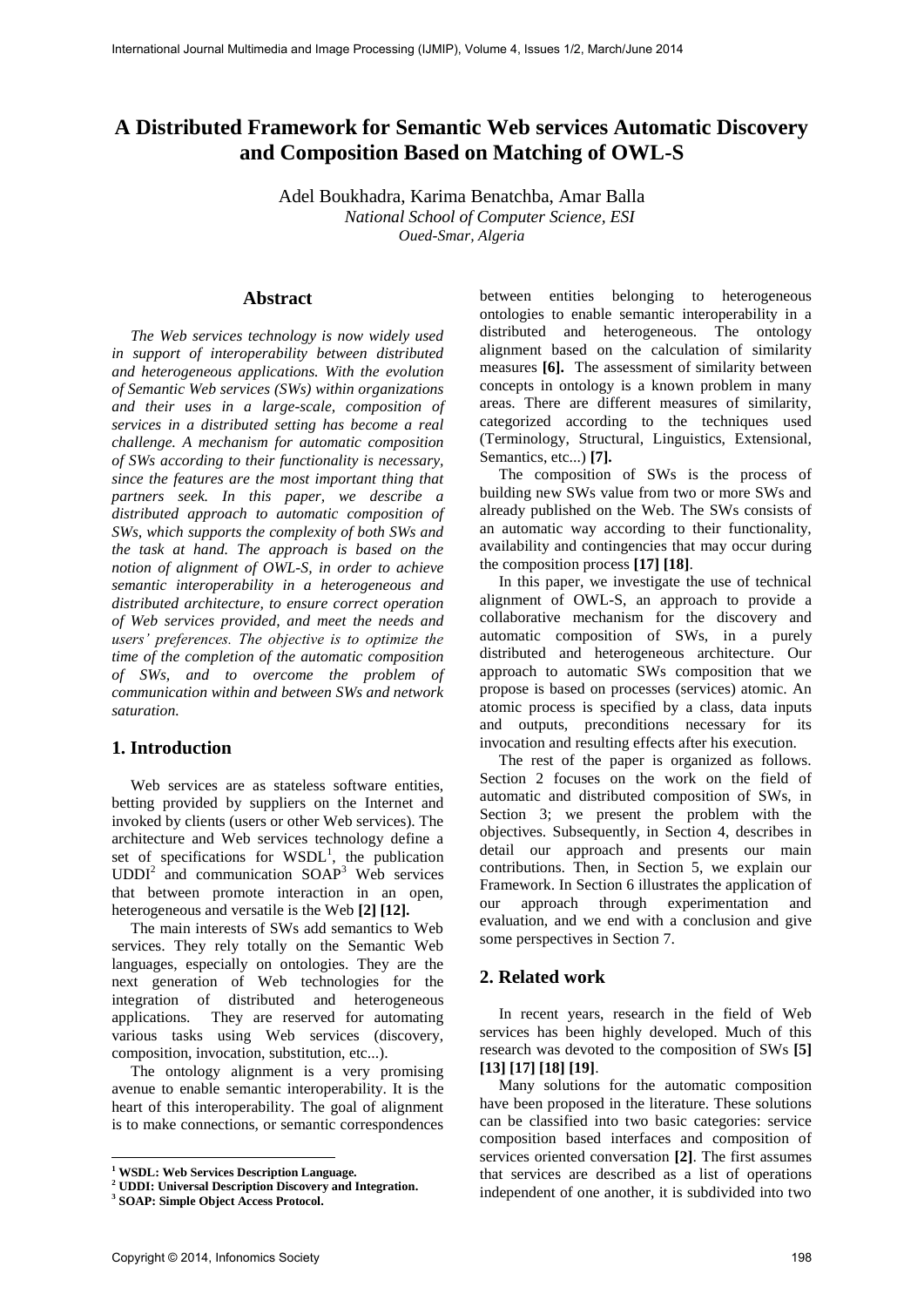categories: chaining services **[5], [17], [20]**, and selection of services run by conversations **[20], [21]** depending on whether the task is specified with or without combination of conversations. The second assumes that the services have complex behaviors. It is divided into three categories: selection of conversation led by a goal **[17]**, the integration of conversations led by a goal **[5]**, and integration of conversation led by the conversation **[12].** 

# **3. Problem and Objective**

Proliferation in the number of Web services, resulting in complexity in their research and their composition **[2] [12].** Actually, it is not always easy to find services that mate with user's queries, in an open and dynamic, such as Internet, there is increasingly a need for automatic composition of services. This Web service composition satisfying the query is a growing need today **[16].**

WSDL descriptions are limited to problems related to connectivity and functional properties. They cannot, by themselves, guarantee the success of the composition of Web services. This imposes the need to add the semantic description of Web services as an element in their specifications **[11].** To resolve this problem, the idea is to enrich the descriptions of Web services by other information understandable by machines. The interface description of a Web service can be supplemented with OWL-S.

The lack of an appropriate composition circulated presents a problem which may limit the potential of SWs, in terms of efficiency and scalability. In addition, the distributed nature of SWs should be considered in the design of such a mechanism. The current trend for the automatic composition of SWs aims to enable semantic interoperability between SWs. There are other ways to automatically composition the SWs, such as workflows, the calculation of situations, but it is currently planning one of the most suitable and most studied by the community of this area **[17] [18] [19].** 

The objective of our work is to develop an approach to address some aspects related to problems of cooperation in the process of composition of SWs in a distributed and heterogeneous environment. For this, we propose to use the techniques of alignment of OWL-S as part of the automatic planning to address the problems described above. Indeed, the composition management of ontology alignment in OWL-S, will minimize false responses, and significantly improves the overall quality of results.

### **4. Proposed architecture**

In this paper, we propose a distributed architecture for defining, the automatic discovery and composition of SWs. In our approach, we propose to create a set of machines distributed over a network the Internet. The key element of this architecture is our framework **DA5DCSWS** (**A Distributed Architecture for Semantic Web Services Discovery and Composition**), allowing the implementation of automatic discovery and composition of SWs. This framework is installed on different machines on the network. In this architecture, each machine implements a set of SWs described semantically in OWL-S. Figure 1 shows the architecture of our approach.

The main objective of our approach is to provide a purely decentralized scenario that supports the distributed composition of SWs. From a purely distributed and heterogeneous network, we call that a SWs particle responds to a request. This service may consist of several services from different machines in a distributed and heterogeneous. The goal is to create a collaborative workspace between different machines participating in the realization of a common goal. In this approach, all machines have the same roles. These machines act as directories of their kind.



**Figure 1. Distributed Architecture for SWs Discovery and Composition.**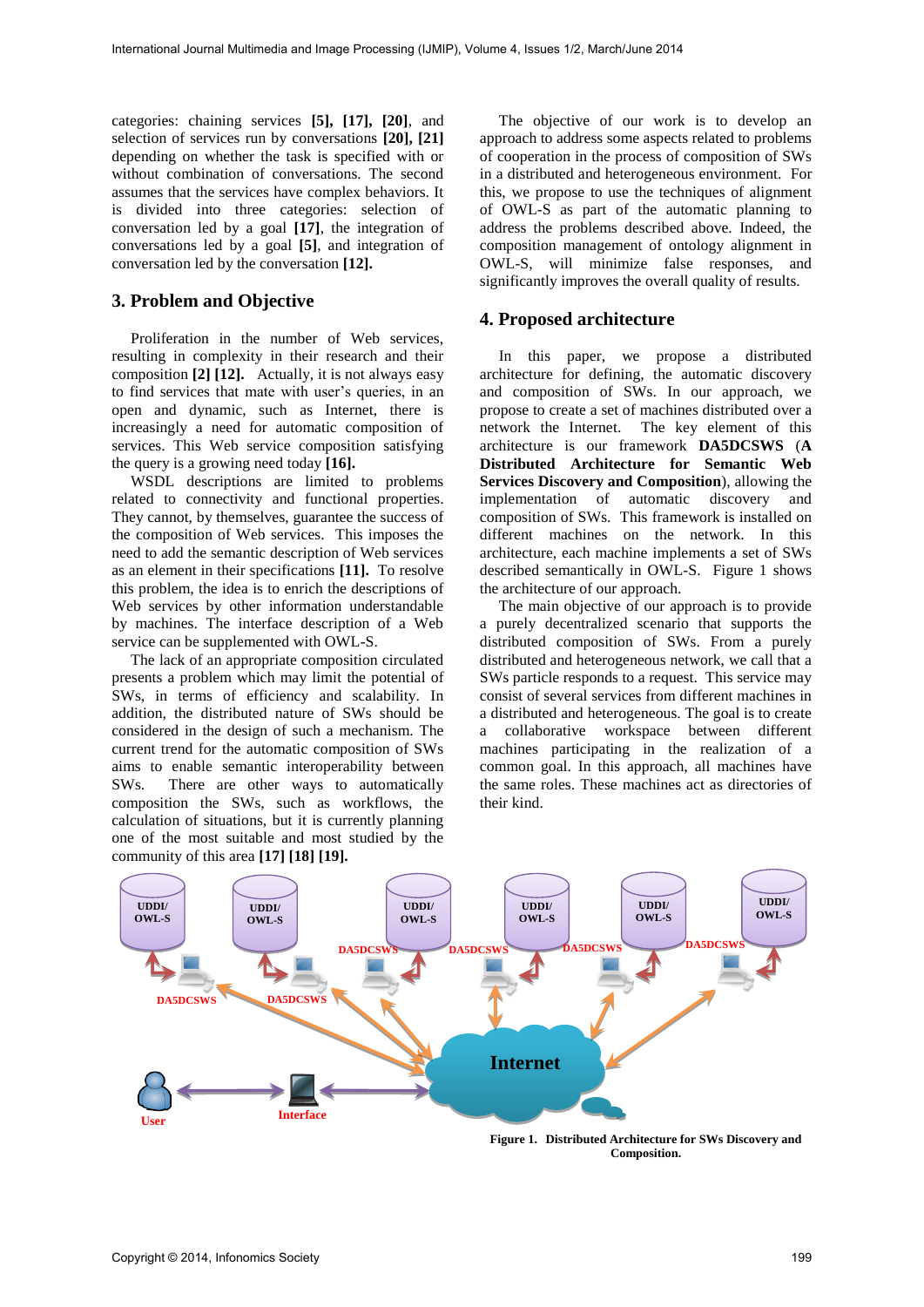They maintain a list which records information on adjacent machines. A machine is the server and client specific services in other machines. Since there is no central directory for the other machines in the network, a machine must cooperate to transmit his application to a machine he knows of. If the purpose defined in the query is not satisfied, then the request is forwarded to another machine known. The request will be forwarded to the next. In the event that a machine has a positive answer, a message is returned to the client.

The Web service can be run on the platform of the machine that holds and the result is sent to the applicant Web service. A machine that has just received a query will run locally, if there are no positive results, it will pass the request to its neighbor. If all machines fail, the request will be forwarded to the next machine where this process is repeated until all machines will be consulted and be given a positive result. There may be no positive results found in this case the result will be sent by the last machine will be accessed negative. In this first stage of our work, we describe a strategy for discovery and composition of SWs. This phase is to provide a distributed algorithm for the discovery and composition of SWs. The main idea is to present a core algorithm that searches for SWs distributed on all network machines to compose new personalized services. This algorithm ensures the progress of the operation of the discovery in the network. Each machine runs this algorithm, when it receives a user request for discovery of SWs. We must first define the following concepts:

- **1.** SWs is a 5-tuple (Input, Output, Precondition, Result and TextDescription),
- **2.** SWs is a compound locally constructed from a set of SWs of the same machine.

Our main algorithm is defined as:

**Algorithm 1 : Algorithm Principal () ;** 

- **2.**A machine receives a user query such as **"Search the SWs: (Input, Output, Precondition, Result** and **TextDescription)"**.
- *3.***Discovery\_Alignment ();** *// To discover a local SWs in this machine which responds to the query.*
- **4.If** (There is a local SWs) **Then**: Send the Favorable Response; Go to End;
- **5.If** (There is not a local SWs) **Then**: **Composition\_Alignment ();**
- **6.If** (It is possible to compose a composite SWs locally) **Then** : Send the Favorable Response; Go to End;
- **7.If** (There is not a local Composition) **Then**: Send the request to another machine, to discover other missing SWs.

**8.End.**

The operation of SWs discovery made in step 3 of Algorithm 1 (Discovery\_Alignment ()) is detailed in the following section, similarly to the operation of composition of SWs (Composition\_Alignment ()) which is presented in step 5.

# **5. Operating system**

In our work, and after presenting the strategy of discovery and automatic composition of SWs in a purely distributed and heterogeneous network, which presents an interesting part of which are proposed framework and different architectures. We will present our **DA5DCSWS** framework allowing the implementation of this strategy. The key element of this strategy is our distributed **DA5DCSWS** framework (A Distributed Architecture for Semantic Web Services Discovery and Composition), which implements the discovery and automatic composition of SWs. The overall architecture is shown in Figure 2. We detail the different components of this Framework, as well as all possible interactions in the following:



**Figure 2. Architecture of the Framework DA5DCSWS.**

**<sup>1.</sup>Begin**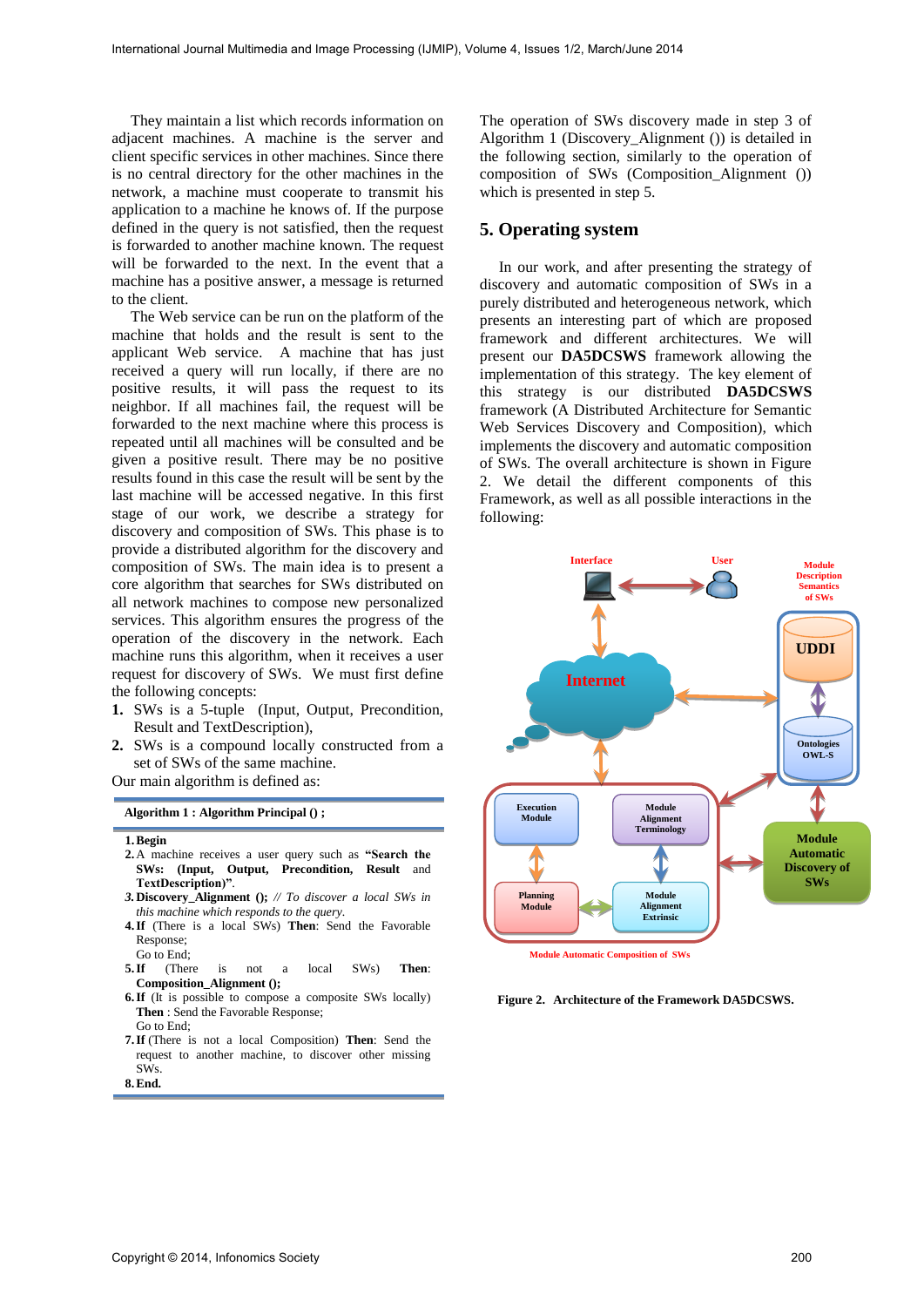#### **5.1. User Interface**

The user has at its friendly interface, enabling it to formulate a query according to their preferences through the following parameters: Input, Output, Precondition, Result and TextDescription. These parameters are represented by empty fields in an interface, and are entered by the user. They represent the user request and a SWs models, the same way, the OWL-S which are used for automatic discovery and composition, are modeled through the same parameters. The User Interface is considered the first window system to the world of users; it represents the visible part of the Framework. It is responsible for communication between the system and the various users. It provides tools for presenting the user requests the transmission of the request to all machines and displays the results of the architecture to users. It also takes care of sending the query from the user to all machines in the network.

We distinguish two categories of parameters, the parameters that are short strings and those strings that are long. The first category contains the parameters: Input, and Output, which normally exist as a word, term, or at most an expression of few words. The second category includes parameters: Precondition, Result and TextDescription, which is often in the form of a phrase, sentence, or even a paragraph.

This module gives as result of relevant information which is represented through the previous settings, and is used in the module discovery and automatic composition of SWs.

#### **5.2. Module Description Semantics of SWs**

This layer manages the semantic descriptions of SWs. The user can use a generator and OWL-S ontology to generate local descriptions OWL-S of the various SWs. The local ontology contains a comprehensive development of different areas of SWs. It can be developed locally according to Central OWL ontology, using a dedicated environment such as Protégé-OWL. In other cases, the user can directly download one or more domain ontologies at each machine, from the OWL ontology based power plant.

In this case, the designer can use a description OWL-S as a template to develop SWs. In the second case, the designer can generate descriptions using OWL-S the generator and the basis of local ontology.

The generator uses the OWL-S description of the syntactic WSDL Web service and domain ontology to generate semantic description OWL-S. In our work, we used the tool wsdl2owl-s to implement this component.

Our Framework allows us to use the same semantic description language (OWL-S) using the same ontology language (OWL), and using the same concepts of maximum fields. These ontologies are used implicitly in the automatic discovery module with the parameters of the user request, based on the alignment of ontologies and similarity measures.

#### **5.3. Module Automatic Discovery of SWs**

This module receives the user interface concepts that constitute the above parameters to satisfy the request, and proceeds to the discovery of SWs that can satisfy this request in an automatic manner.

In this context, we propose an algorithm for automatic discovery of SWs, which is based entirely on two technical alignments of OWL-S, the technical terminology and technique extrinsic **[1].** The current trend of most alignment systems of ontologies is to combine the different techniques alignments of OWL-S **[8].**

The algorithm performs calculations of similarity measure based on common characteristics of both concepts to produce a similarity between these concepts. Calculations of similarity measure are divided into two categories depending on the nature of the concept of characteristic exploited **[1].**

A machine that has just received a request will discover locally, if there are no positive results, it will pass the request to its neighbor. At the end of this module, we get a list of candidates for SWs composition. A list of SWs cannot meet the needs of the user, but the composition of SWS, which is charged to the process module Automatic SWs Composition.

### **5.4. Module Composition Discovery of SWs**

Our work concerns particularly the problem of automatic composition of SWs in a distributed, heterogeneous and dynamic. The objective is to find an intelligent solution to automate the composition of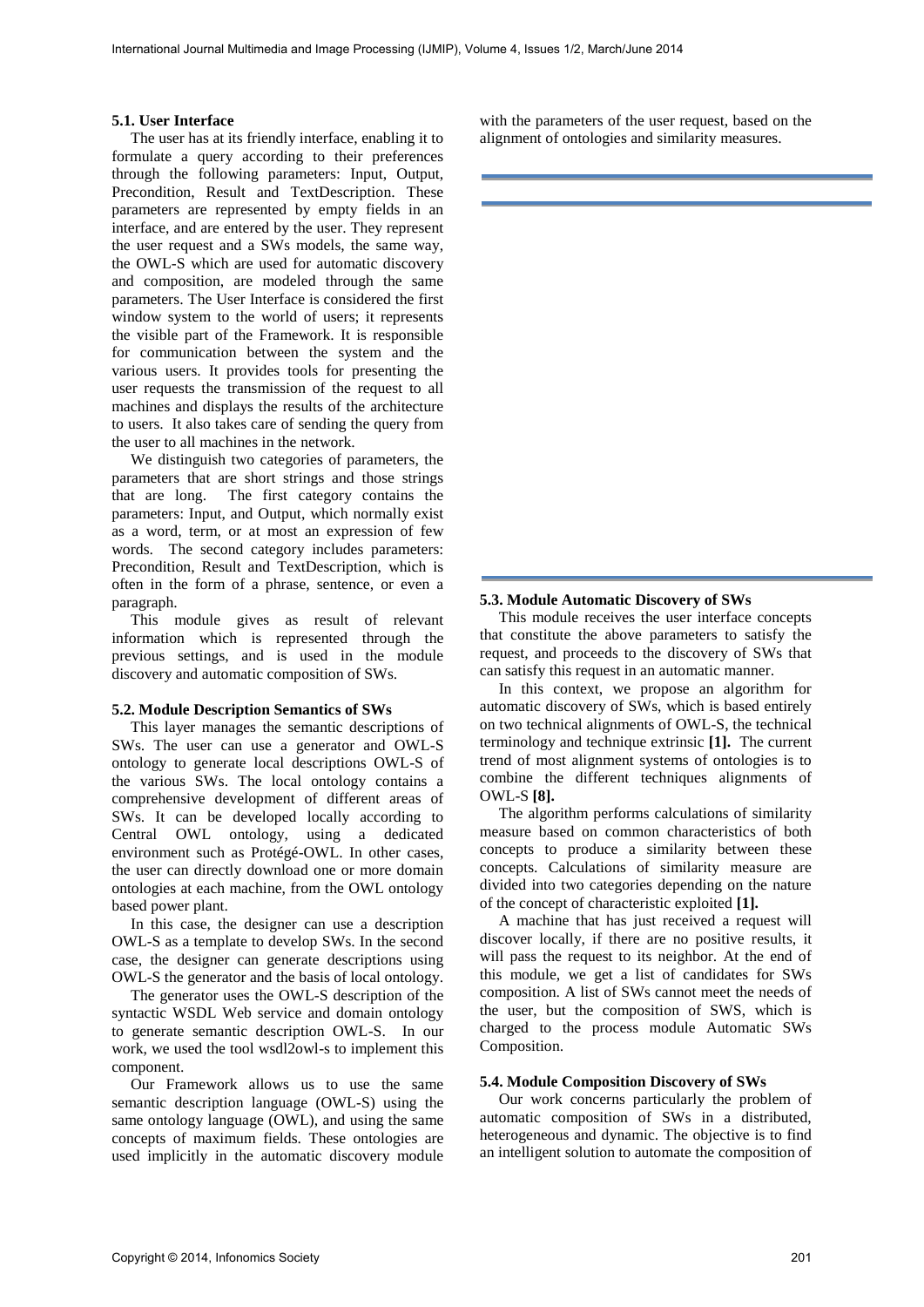distributed SWs. For this, we propose to use the techniques of alignment of OWL-S as part of automatic scheduling. It is in this context, we propose an algorithm (see Algorithm 2) automatic composition of SWs, which is based on two techniques alignments of OWL-S: the technical terminology and technique extrinsic.

**5.4.1. Module Alignment Terminology of SWs.**  Calculations of terminological similarities that are based on comparing the labels of entities (words, strings or texts), they are used to calculate the value of the similarity of text features, such as names, labels, comments, descriptions.

Our algorithm applies both methods in parallel to the similarity of terminology: the method that is based on the strings for the following parameters (Input, and Output), and another method that is based on tokens for parameters: Precondition, Result and Text Description.

This module is implemented as a function Similarity\_Terminology (Word1, Word2) in Algorithm 2. He takes care of calculating a similarity measure for the concepts of input parameters and output, between queries with the SWs using the Jaro Winkler metric **[15].** There are several measures calculating the value of similarity or distance between two strings in the literature such as the Jaccard similarity, the Hamming distance, the Levenshtein distance, the distance of Jaro. But in our approach, we use the Jaro-Winkler metric that is based on the number and order of common characters between two terms. This metric gives the best result in general, in most cases, although the scope may be undetermined, and the speed of computing a similarity measure is faster **[4].**

In these algorithm 2 parameters: Precondition, Result and TextDescription are often described as a long text including phrases, sentences or even paragraphs. For this reason, the similarity measures designed to deal with short strings, such as Jaccard, Hamming, and Jaro are no longer appropriate. Instead, we propose a measure that is based on a hybrid method to compare strings of characters long. The hybrid method cut both channels into several shorter chains **[8].**

**5.4.2. Module Alignment Terminology of SWs.**  Calculations of similarities extrinsic utilizing essentially productive and expressive properties of natural language, for example, morphological or syntactic. This module is implemented as a function Similarity\_Extrinsic (Word1, Word2) in Algorithm 2. It takes care of calculating the similarity measures using the extrinsic resource WordNet.

There are several methods to calculate semantic links in WordNet, among these methods; we used the Jiang-Conrath measure of a mixed approach that

combines the two approaches, one based on the distance and the other on the information content.

The principle of this similarity measure is to consider the shortest path between two concepts in the ontology, and weight those links from their semantic weight, by combining the information content of the lowest common ancestor of those concepts. The weight of semantic links takes into account the information content of concepts **[9].** This distance measure is probably the currently most used and most effective way to determine the semantic proximity between two concepts **[3].**

During the calculation of similarity between the concepts of a parameter of ontology with the same parameter of ontology, we obtain values of partial similarities that are calculated by standardized measures. There are several strategies in the literature to gather partial similarity values, and in our case, we take the maximum similarity value.

**5.4.3. Planning Module.** Arrange a Web service with inputs and outputs is very similar to a problem of automatic planning, and this is to find the correct order in the Web services automatic composition of SWs. Indeed, the role of planning is to find a sequence of actions, or plan to, from an initial state, reaching a goal state, expressed by the user.

This module deals with the determination and organization of tasks to be performed by the SWs, each of which can execute one or more tasks in a dialing plan. Planning is an essential module. Indeed, this is what determines who will participate in the SWs composition. Moreover, it determines the scheduling of SWs in the present composition.

The construction of a dialing plan is based on Algorithm 2, we have shown previously to find the similarity between the parameters of two different OWL-S. That is to say, the dialing plan starts from the first SWs as its parameters (Input, Precondition, Result and TextDesciption) are semantically similar with the same parameters of the user query, and then the output parameter of the first SWS, is semantically similar to the Input of another Web service. Then, the parameters (Input, Precondition, Result and TextDesciption) of this second Web service are semantically similar with the same parameters of another Web service. This process is continued until the last Web service, such as the Output parameter is semantically similar to the Output parameter of the user request.

At the end of this algorithm, we finally get a plan or several plans for automatic SWs composition. This process of building a dialing plan will be repeated several times to find other ways of automatic composition until we cannot construct a complete plan.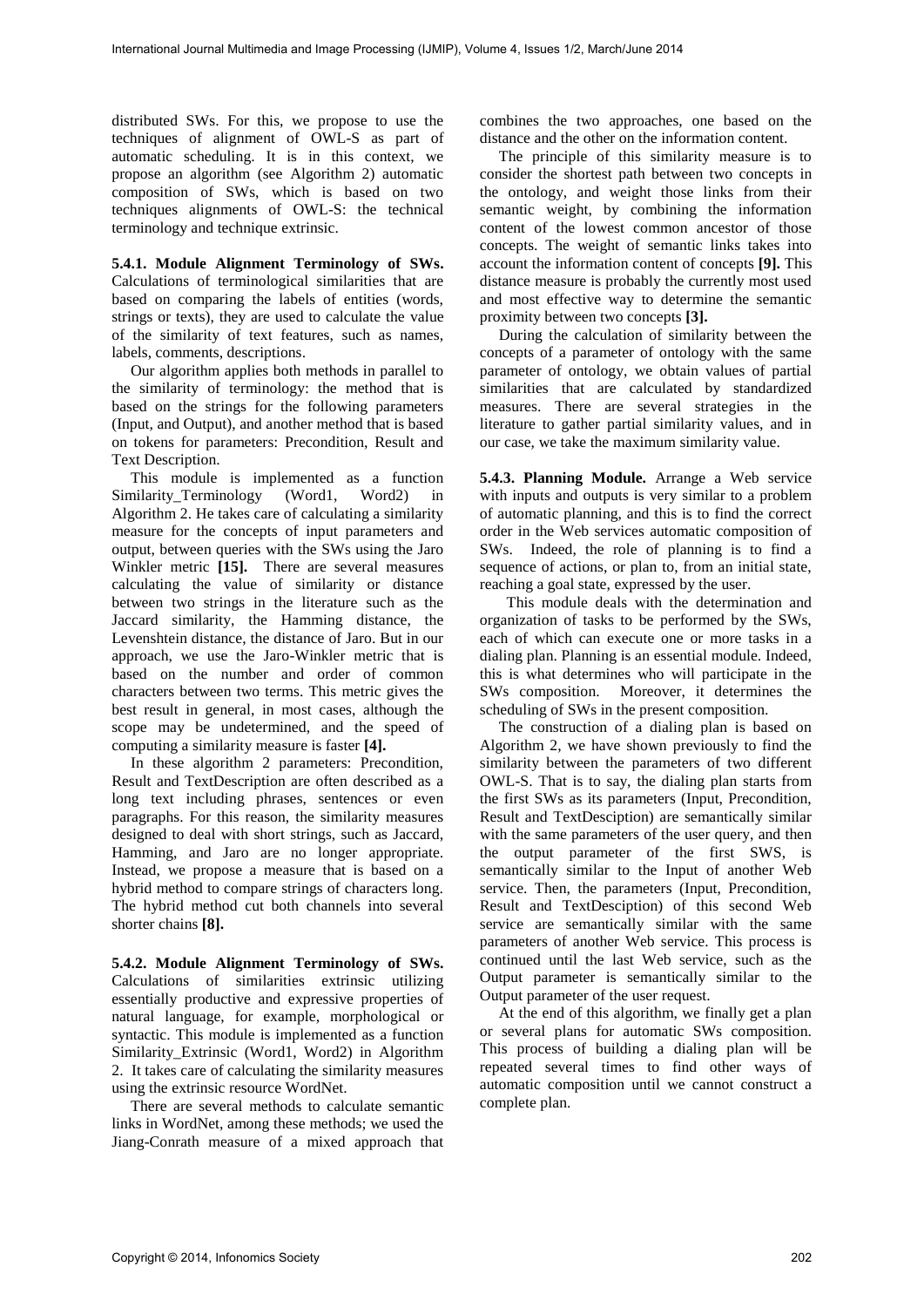**5.4.4. Execution Module.** This module manages the execution of user-selected SWs. It offers the user the opportunity to follow in detail the process of executing SWs, and that by displaying the progress and interim and final results. And also the problems that occurred during the invocation.

Our Framework provides a graphical interface that facilitates the understanding of these data and their interpretation.

### **6. Experimentation and Evaluation**

To test and verify the feasibility of our approach to automatic and distributed composition of SWs, a first version of a **DA5DCSWS** framework has been implemented in Java. Regarding the different similarity measures which are implemented in our architecture (Jaro-Winkler, Jiang-Conrath, and Hybrid), we used the Java API SIMPACK (Similarity Package) which is a comprehensive library that contains all measures important similarity.

Our **DA5DCSWS** framework is designed on top of a distributed infrastructure using the JXTA $4$  2.5 platform specifications. The reason we chose the JXTA 2.5 platform relies on the project to create a distributed platform that allows building simple, easy and effective set of machines for distributed applications to any device that could be a machine.

We use two API to WordNet 2.0; the API has JWNL feature extraction for each lemma the list of its corresponding synsets in WordNet and the ontology API JWordNetSim to measure the similarity between synsets in WordNet. And manipulate OWL-S ontologies, we used OWL-S API provides a Java API for accessing programs to create, read, write and execute OWL-S. The data used in our experiments are OWLS- $TC^5$  version 4.0. This database includes 1160 Semantic Web Services in OWL-S version 1.1.

The experimentation step consists to define the parameters to verify and to evaluate the performances of our framework **DA5DCSWS** by flooding the network and the scalability that is analyzed in terms of the total number of machines grows in a large scale network. The performances are devoted to measure:

- The total number of a request submitted to a machine necessary for network operating.
- $\triangleright$  The total number of requests produced, the number of requests forwarded, and the number of transmitted results on the network.

For experimentation purposes and because our query language is inspired from the parameters of OWL-S for helping the users, a query benchmark is created. The benchmark contains a set of queries,

-

with different intends that are executed over the OWL-S. For every query, we computed, manually, the set of the relevant solutions for evaluating precision and recall:

$$
Precision = \frac{I}{N} , Recall = \frac{I}{R}
$$
 (1)

Where,  $\boldsymbol{I}$  is the number of relevant solutions returned,  $\bf{N}$  is the number of solutions in relevant solutions, and  $\vec{R}$  is the number of solutions found by the system. Usually, Precision and Recall scores are not discussed in isolation. Instead, they are combined into a single measure, such as the F-measure, which is defined as follow:

$$
F-measure = \frac{2*Precision*Recall}{Precision+Recall}
$$
 (2)

The precision is the proportion of correct matches among all those returned by the system. This reflects the accuracy of the system. More value precision, the higher the noise in the output is reduced, and therefore the quality of the result is impressive. The recall is the proportion of correct matches returned by the system among all those who are correct (also including correspondence correct undetected). The recall measures the efficiency of a system. More value return, the higher the result covers all correct matches. In the following we explain the experimentation results.



**Figure 3. Evaluation the Performances vs Machines.** 

The experimentation has been performed with the number of machines that varies in the range [100- 1500], with increments of 200. Figure 3 shows the performances of our framework **DA5DCSWS** in terms of the number of machines. We can see that, as the number of machines grows, the performances quite linearly.

To better demonstrate the effectiveness of our framework **DA5DCSWS**, a performance analysis has been performed to measure the variation in the execution time. The execution time has been

**<sup>4</sup> http://java.net/projects/jxta** 

**<sup>5</sup> http://www.semWebcentral.org/**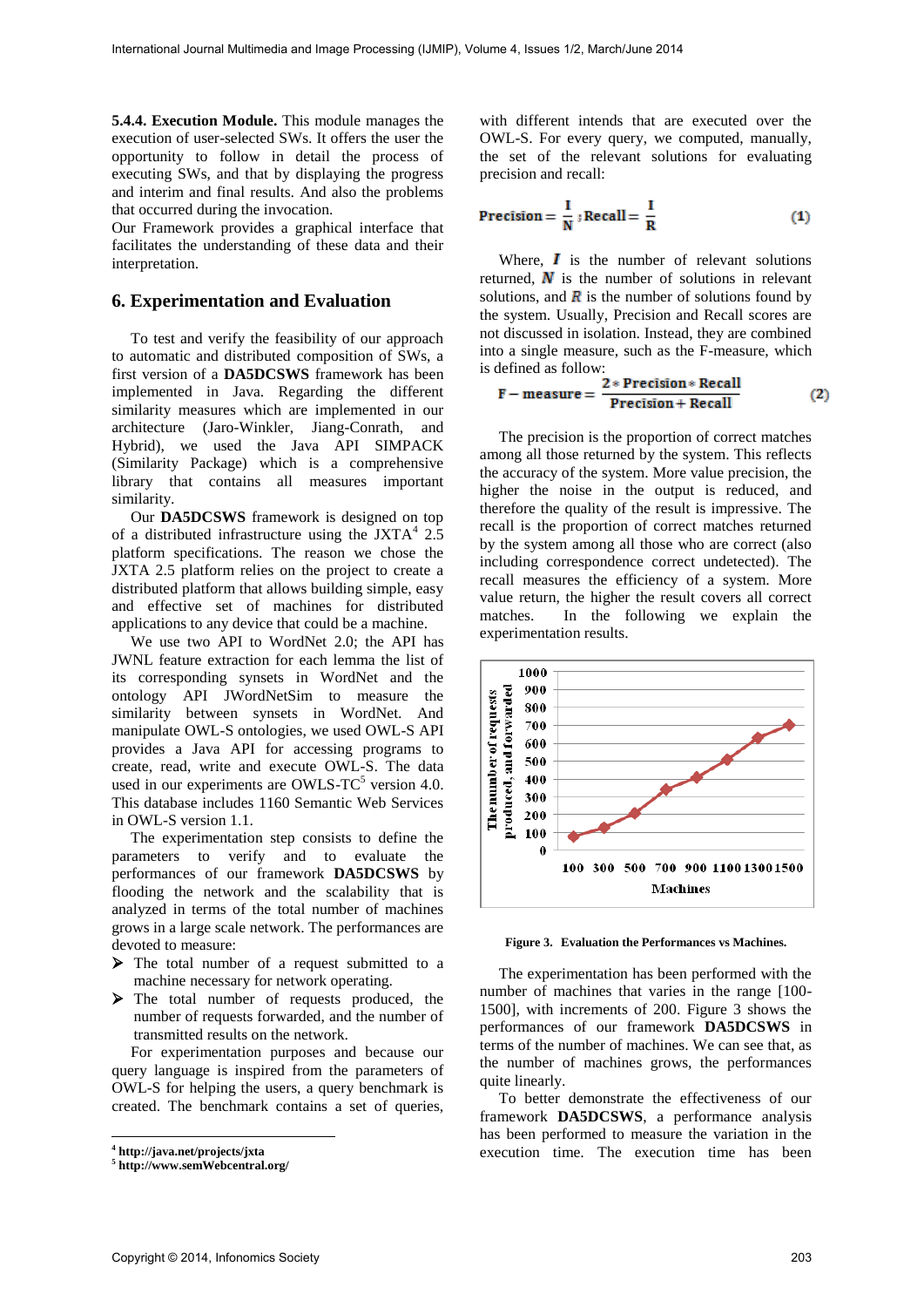measured upon the number of invokes that our framework, reflecting the number of discovering and composing SWs. This helps demonstrate the scalability of our framework. The execution time has been measured using The Eclipse Test and Performance Tools Platform<sup>6</sup>.



**Figure 4. Performance Analysis vs Execution Time.** 

The graph in Figure 4 summarizes some of the performance test results. We notice that the execution time increases linearly with the increasing number of machines.



**Figure 5. Precision, Recall and F-measure vs Machines.** 

Figure 5 describes the corresponding curves to the precision, recall and F-measure statistics obtained by applying our framework **DA5DCSWS** on the chosen SWs for different machines values. On the other hand, the recall decreases, and the precision increases smoothly as the number of machines grows. Figure 5 shows that best results of our framework are obtained on a network with 1100 machines, which correspond to the topmost value of the F-measure curve. Following these results, and other experiments and previous evaluations, all

results obtained by our framework **DA5DCSWS** are encouraging. However, the performance measure of our framework shows that the results returned by our proposed framework are quality and good.

# **7. Conclusion and future work**

In this paper, we presented a purely decentralized mechanism that supports the automatic discovery and composition and scalable runtime environments for distributed SWs. This mechanism is implemented as a distributed **DA5DCSWS** Framework. In this approach, we defined a strategy based on the alignment of OWL-S for the discovery and composition of SWs.

Our solution has two main characteristics: First, the request is routed to all machines on the network without knowing any of them. The second, the input and output of machines on the network is made without any requirements on other machines. Which will allow to design a composition model of a large positive, satisfying two criteria that are important: the accuracy and completeness.

To demonstrate the feasibility of our approach, we think it will be more appropriate to evaluate the proposed solution in a larger network of machines.

Such an assessment allows for tests measuring machine performance before and after using our prototype, as it allows for providing statistics on response time and bandwidth usage. We also intend in the near future to enrich our approach by using optimization techniques such as heuristics and Meta heuristics to select the best candidates SWs in terms of quality of service after the stage of automatic discovery. This work can be completed by the introduction of a formal semantics for verification of a composition.

# **8. References**

[1] Boukhadra, A., Amrouche, H., Benatchba, K., Hidouci, W. K., Balla. A. (2010) Une approche sémantique pour la découverte automatique des services Web sémantiques. Workshop of Web Services, WWS'10, CERIST, Algeria.

[2] Baligand. F. (2008) Une Approche Déclarative pour la Gestion de la Qualité de Service dans les Compositions de Services. PhD Thesis, University of Nantes, France.

[3] Budanitsky. A., Hirst. G. (2006) Evaluating wordnet based measures of semantic distance. Computational Linguistics, 32(1), pages 13-47.

[4] Cohen, W., Ravikumar, P., Fienberg. S. (2003) A Comparison of String Distance Metrics for Name Matching Tasks. In Proceedings of KDD Workshop on Data Cleaning and Object Consolidation.

[5] Emonet. R. (2009) Semantic Description of Services and Service Factories for Ambient Intelligence. PhD Thesis University of Grenoble, France.

[6] Euzenat, J., Valtchev. P. (2004) Similarity-based ontology alignment in OWL-Lite. In Proceedings of 15th ECAI, Valencia, Espagne.

[7] Euzenat, J., Bach, T.L., Barrasa, J., Bouquet, P., Bo,

 **6 TPTP: http://www.eclipse.org/tptp/**